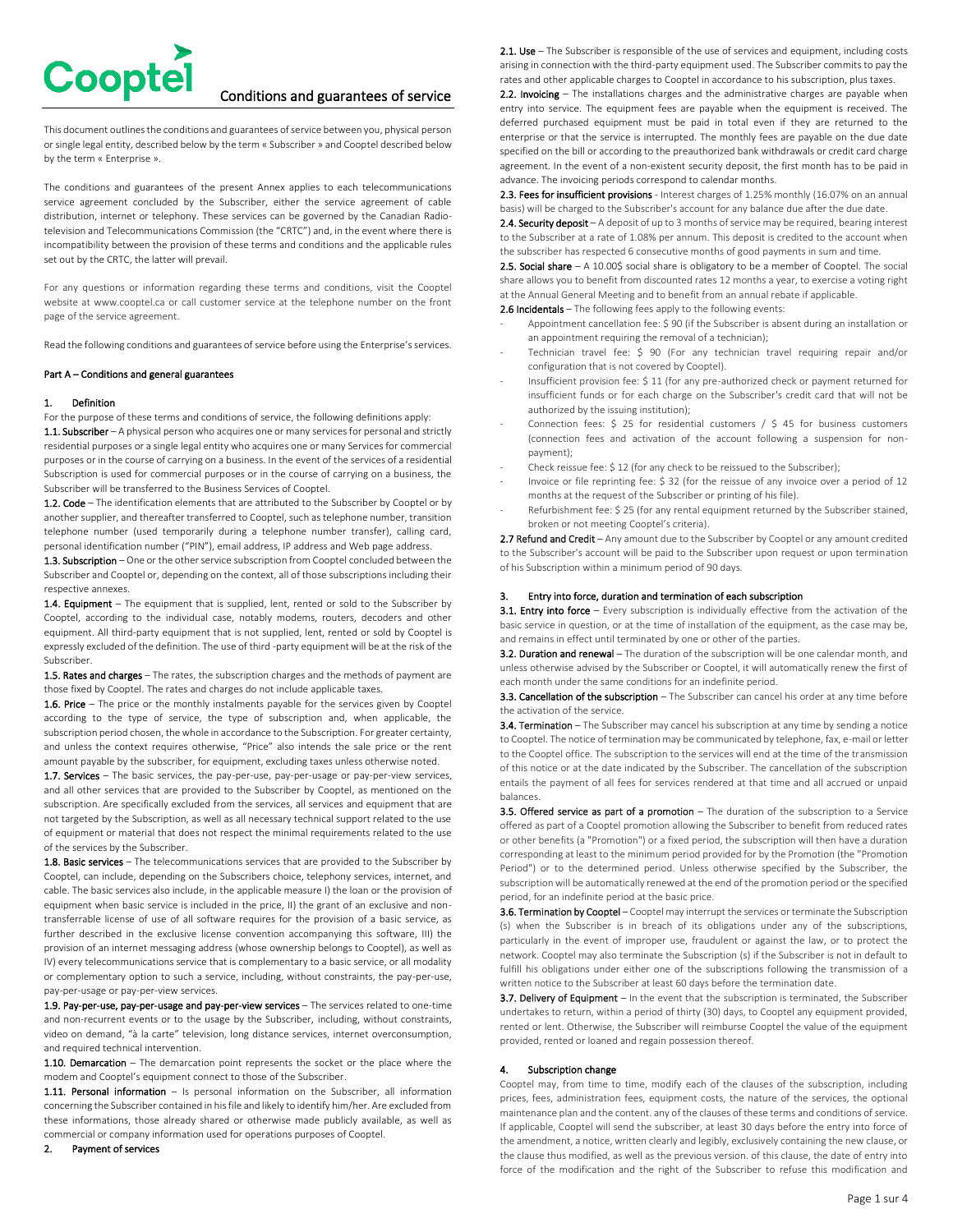terminate the Subscription without charge, penalty or termination indemnity by transmitting a notice to Cooptel no later than 30 days after the entry into force of the amendment if it entails the increase of the Subscriber's obligation or the reduction of Cooptel's obligation. Failing to notify Cooptel within this period, the Subscriber will be deemed to have accepted the modification.

# 5. Obligations of the Subscriber

5.1. Liability arising out of services and equipment - The Subscriber is responsible for all costs relating to all services and equipment provided by Cooptel. The Subscriber is responsible for charges for calls, transactions and transfers made, calls and software received or accepted, and calls, transactions and transfers billed to him, regardless of who made them. The Subscriber is also responsible for all charges incurred as a result of the use of his calling card, his access codes or his personal identification number which has been assigned to him or who has been selected by him. latest.

5.2. Installation of the equipment - Under certain circumstances and with the prior authorization of Cooptel, the Subscriber may or will proceed with the installation of the equipment or their replacement. In the case of equipment not installed by Cooptel, the Subscriber agrees to notify Cooptel within ten (10) days of receipt of the equipment of any defect or else it will be deemed to have received the equipment in good condition Operating. 5.3. Use of the equipment - The Subscriber must use the equipment with care, caution and diligence. He also agrees to comply with the instruction manuals provided by Cooptel, if any, and with any directives or requirements of Cooptel regarding the leased equipment. The Subscriber may not modify or alter the equipment or configuration of the equipment rented otherwise he may be held liable for any breakage or damage to the equipment or the costs of the resulting technical intervention. In addition, the Subscriber will be exposed to civil and criminal sanctions.

5.4. Proper usage – The services may be used by the Subscriber and all persons authorized by the Subscriber at the service address. The Subscriber may not use the services or allow them to be used by anyone for any purpose or in a manner contrary to the law or in an abusive manner, including, in particular, in order to endanger the equipment, to harm Cooptel or others, so as to prevent others from making fair and proportionate use of it, to send unsolicited messages in bulk, to infringe on copyright, to disrupt the Internet and to house call or send unwelcome or offensive messages.

5.5. Resale – It is strictly prohibited for the Subscriber to resell or distribute for reward or free of charge any of the service components for any purpose. Any infringement of this prohibition could lead to the immediate cancellation of the service.

**5.6. Subscriber's equipment** – The Subscriber is responsible for having in his possession all the equipment necessary to connect services at the demarcation point and responsible for providing the equipment (including internal wiring) that meets the minimum requirements for the use of the services. and equipment provided by Cooptel. The Subscriber's equipment must, in particular: I) comply with Industry Canada document titled "Conformity Specification for Terminal Equipment, Terminal Systems, Protective Devices and Handset Telephone Devices that Enable Connection with Electrical Equipment". hearing aids' (SC-03); II) be registered with Industry Canada in accordance with the document "Procedures for Declaration of Conformity and Registration of Terminal Equipment" (DC-01); III) bear a certification number as specified in the Industry Canada document titled "Automated Certification / Registration Number on Terminal Equipment - Application Procedure and Agreement". In the event that technical support services are provided by Cooptel to the Subscriber and result from a defect in the Subscriber's equipment, or any other equipment beyond the demarcation point or such equipment does not meet the minimum necessary requirements, additional administration, installation or technical support costs may then be charged to the Subscriber by Cooptel, which costs will be communicated in advance to the Subscriber.

5.7. Access to the Subscriber's residence - The Subscriber undertakes to give free access, in a reasonable manner and during normal business hours, to a duly authorized representative of Cooptel at the places where the services will be provided in order to install, inspect, repair, maintain the equipment or in order to act on the Cooptel network, during a disturbance that disrupts the network and to ensure compliance with the Subscriber's obligations under this agreement. Before entering the premises, Cooptel must obtain the authorization of the Subscriber, except in case of emergency or when Cooptel has obtained a court order. At the Subscriber's request, the Cooptel representative must present valid proof of identity issued by Cooptel.

## 6. Responsibilities of the Subscriber

6.1. Supplier transfer - Except in the case of a transfer of the telephone number, the Subscriber must make the necessary arrangements to obtain the termination of the services provided by his former service provider.

6.2. Usage of identification elements - The Subscriber is solely responsible for the use of its services and the use that is made of them. Subscriber is responsible for maintaining the security and confidentiality of its Codes. Cooptel assumes no liability for the acts or omissions of the Subscriber or any other person who uses the Subscriber Codes. In the event that the security of the Subscriber's information or Codes is compromised, it is the Subscriber's responsibility to immediately contact Cooptel's technical support. Without limiting the generality of the foregoing, the Subscriber is responsible for all charges on his / her account until such notice has been given to Cooptel.

6.3. Loss of equipment - In the event of loss or non-return by the Subscriber of equipment rented to him or breakage that renders it unusable, even if such loss or damage results from a force majeure or a cause unrelated to the Subscriber, the Subscriber will reimburse Cooptel the value of the equipment in question.

## 7. Equipement

7.1. Equipment purchase - Any equipment purchased may be exchanged or refunded within 10 days of the date of purchase upon presentation of the receipt, in good condition and in its original packaging.

7.2. Equipment rental – The equipment rented by the Subscriber remains at all times the property of Cooptel. If the service is canceled or if the Subscription is terminated for any reason, the equipment and associated equipment that the Subscriber has received must be returned to Cooptel. Rental fees will be billed to the Subscriber until the equipment and associated equipment are received by Cooptel within thirty (30) days. In the event that the equipment is not returned to Cooptel, the Subscriber will be required to reimburse Cooptel the value of the equipment. The Subscriber agrees to use and maintain the leased equipment in accordance with the operating instructions received from Cooptel, its agents, agents or suppliers, as the case may be. The Subscriber assumes all risks of theft, loss, damage or destruction of such equipment until it is received by Cooptel. All of the Subscriber's obligations with respect to the equipment delivered to it shall survive the expiration or termination of the Subscription to the extent required by the performance thereof.

## Warranty of services and equipment

8.1. Warranty – In the event of a breakage resulting from the normal use of the original equipment, the basic warranty provides for the replacement without charge of the said equipment by equivalent equipment of the same type. This warranty begins automatically on the date of purchase of the equipment. Once the guarantee expires, Cooptel no longer supports the equipment maintenance service.

8.2. New equipment - Cooptel gives a basic guarantee on its new equipment at the time of purchase. This warranty is 12 months for decoders, 6 months for modems and routers and 30 days on remote controls.

8.3. Refurbished equipment – Cooptel gives a basic warranty of its refurbished equipment at the time of purchase of 6 months for decoders, 90 days on modems and routers and 15 days remote controls.

8.4. Limitation - These terms and conditions of service represent the only conventional warranties on services and equipment. Services are provided "as is" and to the extent that they are available. Without limiting the generality of the foregoing, Cooptel does not warrant that (i) the Services will meet the Subscriber's needs; II) the performance, availability, use or continued or uninterrupted operation of the services, as well as the hardware and software components, and, if appropriate, that such problems may be resolved; III) data or files transmitted or received by third parties will be without being corrupted or transmitted within a reasonable time or that they will not be intercepted; IV) the property rights or lack of conformity to the right of intellectual property or that the goods available on the Internet are of merchantable quality or according to a particular use, and that V) the services offered are compatible with the software or the equipment owned by the Subscriber.

## 9. Optional residential maintenance plan

9.1. Services covered by the optional residential maintenance plan – The repair or replacement of outlets and interior cables accessible from the demarcation point linked to Cooptel's network, not working anymore because of normal wear and tear and service wire if technical problem or defective. The diagnosis of the disturbances caused by the terminal equipment. 9.2. Non-covered services by optional residential maintenance plan - The repair or replacement of all equipment terminal or in surplus to the service wire. The problem or damages to the facilities known by the Subscriber or by Cooptel, previously existing in the subscription to the maintenance plan. The damages caused by negligence or vandalism of the facilities. The damages to the facilities due to force majeure, including a natural disaster, fire, flood, lightning, ice-storm or an act of war. The repair or replacement of non-compliant facilities to the electrical codes or to the norms and regulations that apply. The repair or replacement of outlets or interior cables that are inaccessible because it is impossible to access the rooms or to part of the rooms where it is and the reparation of parts or a section of parts. The repair or replacement of outdoor cabling (aerial or buried) linking distinct structures on the same premises. The repair or replacement of facilities intended specifically for data transmission. Undertaking projects after Cooptel business hours. The installation of supplementary outlets or cabling. The repair or replacement of interior outlets or cabling due to damage caused by animals.

9.3. Coverage – The offered coverage by the optional maintenance plan comes into effect on the same day of the subscription to the maintenance plan. The optional maintenance plan is subject to an initial duration of 12 months starting from the date of subscription and cancellation fees equivalent to the smallest amount between the remaining time or the invoicing of hours of commitment, will be invoiced if the Subscriber prematurely end his subscription. At the end of the initial duration, the optional maintenance plan remains in effect, on a monthly basis, under the present terms and conditions.

9.4. Invoicing – Invoicing will be done within the account statement of the Subscriber at the usual invoicing frequency.

# 10. Responsibility of Cooptel

10.1. Service interruptions - Cooptel can not be held accountable for service interruptions resulting of fortuitous events, force majeure or any other major event out of its control. In case of service interruption, the Subscriber must contact Cooptel enabling it to restore its proper functioning in the best possible delay. The Subscriber will be able to contact the Cooptel fifteen (15) days following such an event to claim a service credit for all interruption superior to 48 continuous hours of service following the call of the Subscriber. Cooptel will be able to interrupt the service for brief periods for network maintenance.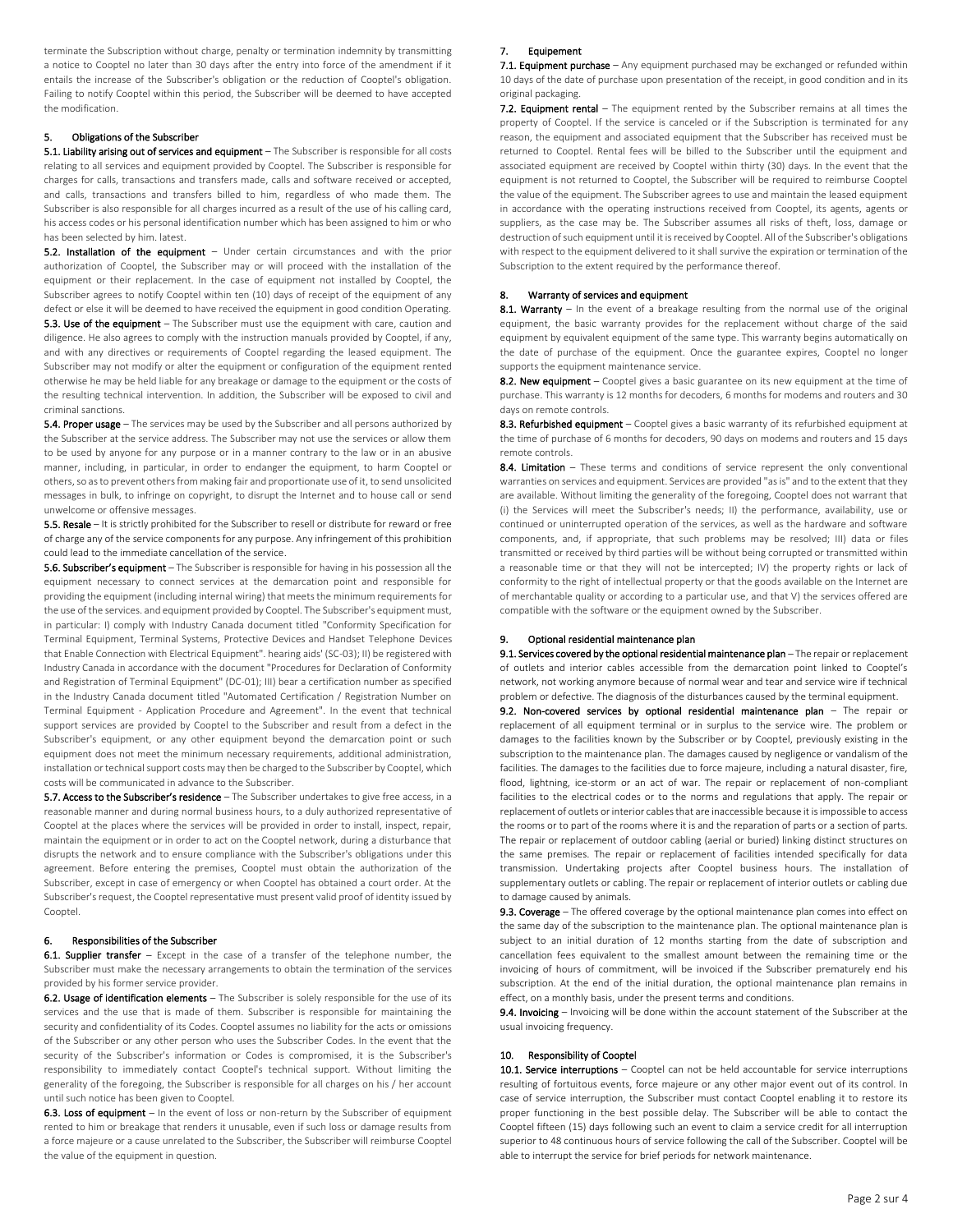10.2. Facilities and equipment - Cooptel's liability is limited to the facilities and equipment that it uses within her territory to deliver the service. Cooptel will be able to require the reimbursement of expenses incurred for visit at the Subscribers residence generated for all equipment that is the Subscribers property or for any modifications carried out by the Subscriber to Cooptel's facilities. The Subscriber is responsible of his equipment, internal circuit, cabling and outlets beyond the demarcation point. Cooptel, with no obligation on its part, can install, at the request of the Subscriber, the internal cabbage and outlets and offer reparation services at the established rate.

10.3. Exclusions - Cooptel is not liable for any prejudice resulting from the use, validity, quality, interruption, defectiveness or slowdown of the services provided by it, of an electrical failure, of the failure of the modem and of the equipment. In addition, Cooptel will not be held responsible for: I) any interruption or unavailability of the service, including any interruption or unavailability of the 911 emergency service or any alarm system connected to a telephone line through from which Cooptel provides the services; II) Subscriber's actions and omissions or the operation or failure of the Subscriber's equipment; III) any damage to the Subscriber's equipment resulting from the connection or disconnection of the modem and the equipment rented by Cooptel to the Subscriber.

10.4 Access to E911 Service – In addition to the other limitations on the liability of Cooptel and its suppliers, the following limits apply to the provision of enhanced 9-1-1 service ("E911 service") in conjunction with the services from Cooptel provided on the fiber-to-home or fiberto-business network ("FTTH / B services"), if applicable. FTTH / B services, including E911 service, will not be available during network outages, including scheduled hardware or software upgrades. FTTH / B services will be suspended during extended power outages, i.e. when the back-up power connected to the FTTH / B equipment at the Subscriber (collectively, the "FTTH Equipment / B ") has been exhausted. The FTTH / B equipment may need to be configured in some way or maintained in some locations to ensure the proper operation of FTTH / B services, including E911 service. Therefore, the FTTH / B equipment should not be moved, altered or moved. It is the responsibility of the Subscriber to inform all persons who may be at home, including residents, guests or others, of these limitations and requirements. The Subscriber is solely responsible for the power supply required for the operation of the FTTH / B services, including the E911 service and, unless otherwise specified by Cooptel, the appropriate maintenance of the FTTH / B equipment, including replacement. battery when required by the emergency power supply. To the extent permitted by applicable law, Cooptel and its suppliers will not be liable to the Subscriber or any third party for its inability to use FTTH / B services or to gain access to the E911 service due to limitations set forth in this section or the Subscriber's failure to comply with the requirements set out in this section.

### 11. Personal information

11.1. Personal information - The Subscriber confirms that the personal information concerning him provided to Cooptel is accurate and acknowledges having been informed: I) that this personal information will be used to manage his client file (credit, billing, collection); II) that the information contained in his client file will be accessible only when necessary in relation to the subject matter of this file, to employees or agents of Cooptel in the performance of their duties; and III) that his client file will be kept at Cooptel Customer Service, whose details are indicated on the Subscriber's account statement, to which he must forward any request for access or rectification of personal information. The Subscriber undertakes to inform Cooptel without delay of any changes to the personal information that he has provided to Cooptel.

11.2. Authorization – The Subscriber authorizes Cooptel to include name, address, and phone number(s) to the nominative list of clients of Cooptel for commercial or philanthropic prospection. The Subscriber has the right to end this authorization at all times, by way of verbal or written notice to this effect addressed to the Customer Service of Cooptel.

11.3. Access or rectification requests - The Subscriber's personal information is treated in accordance with the law. The Subscriber's file is kept at Cooptel Customer Service and its information is made available to the Subscriber at any time within 30 days of receipt of a written request. Requests for access to or correction of the Subscriber's personal information must be sent in writing to: Customer Service Manager, 5521 Airport Road, Valcourt, Quebec, J0E 2L0.

#### Part B – Other provisions applicable to the telephony services

12. Options - The telephony service does not include options, unless the Subscriber request it under the applicable price of such options. The Pay-per-use services, including, without limitation, telephone directory assistance, long-distance services, will be invoiced per use, at the price then applicable at the time of use.

#### 13. Long distance service

13.1. Long-distance service - The long-distance service is carried-out by default according to the Cooptel's rates. The long-distance service is billed by the minute, and at the end of a call, the time of use is rounded up to the next minute. Minimum fees of one (1) minute are applicable on each call.

13.2. Non-adherence - In the event that the Subscriber does not wish to subscribe to the longdistance service in accordance with these terms, the Subscriber acknowledges that he is responsible for contacting another long-distance provider for this service. Subscriber understands that long distance charges will be billed at rates then in effect for the entire period in which Interim Long-Distance service is provided by Cooptel until the other long-distance provider chosen by the Subscriber to be able to offer the said long distance service.

13.3. Responsibility of Cooptel - The Subscriber understands that some long distance service providers may not route long distance calls from the Cooptel network and release Cooptel from any liability in this regard.

14. Property rights - The Subscriber has no property rights on the telephone number, the codes or other identification elements assigned by Cooptel under these conditions, and Cooptel can change or take away this phone number, the codes and other identification elements at all times, giving the Subscriber a notice to this effect. Notwithstanding the above, during the period in which the telephony service is provided by Cooptel, the Subscriber owns the exclusive right of use of this phone number. Cooptel can change this number if it has a reasonable ground to do so, such as a requirement from a governmental organization, and that she provides in writing, advance notice thereof, including the reason and the date of entry into force of the telephone number change. In case of emergency, a verbal notice with a subsequent written response will suffice.

## Part C - Other applicable provisions to the internet service

15. The conditions governing use - The Subscriber agrees to use the service in accordance to the to the policies and procedures described in the acceptable rules of use available on Cooptel's website and those who can be communicated to him from time to time via his billing email address.

16. Internet consumption - The subscriber understands that the number of gigabytes provided in each subscription package indicates the maximum data usage. The subscriber knows that any exceeding usage of the bandwidth (above the maximum available usage of your selected plan) will result in a 2\$/Go fee, rounded to the highest gigabytes. The maximum exceeding charge corresponds to 10% of the available usage of the bandwidth included in the subscriber's package, billed at 2\$/Go. Once this 10% usage is reached, the Internet access will be blocked. The subscriber can consult his/her Internet consumption o[n cooptel.ca/espace](file://///192.168.100.10/texte/Commercialisation/04-Littérature-documents%20finaux/Légal/cooptel.ca/espace-client/)[client/.](file://///192.168.100.10/texte/Commercialisation/04-Littérature-documents%20finaux/Légal/cooptel.ca/espace-client/) A notice to confirm the exceeding consumption is automatically sent to the email attached to the client's "Mon Cooptel" account once he/she reaches the maximum usage of his/her plan (100%). The possibility of setting five (5) additional notifications is available according to the percentage at which the subscriber's wishes to be warned according to the plan's bandwidth. He/She can select this option in the section "My Internet" or "Verify My Consumption" in his/her "My Cooptel" account. For information on current usage of data, the subscriber can consult the customer service section on the following website [cooptel.ca/soutien/internet/.](file://///192.168.100.10/texte/Commercialisation/04-Littérature-documents%20finaux/Légal/cooptel.ca/soutien/internet/)

17. Non-respect of the conditions of use - The unlimited Internet option is about 800GB of consumption. In case of exceeding the limit of 800GB, a letter will be sent to you advising you of the uses of your Internet consumption. In case of non-compliance with the conditions of use of the service or if it is used in an abusive way and contrary to the normal use thus disturbing other Subscribers of Cooptel, this one reserves the right to suspend or to limit without notice, all the services it provides to the Subscriber and to remove all the equipment and facilities that belong to it. No additional fees will be charged in case of exceeding.

18. IP address - Cooptel remains at all times the owner of any IP address that it assigns to its subscribers. IP addresses may change at any time without notice. Cooptel assumes no liability for claims, damages, losses or expenses arising from any change of IP address.

19. Security – Cooptel will not be held responsible for any corrupted file or any virus that could affect the use of the service. It is the subscriber's responsibility to protect his system by appropriate means, such as commercially available software, against theft, piracy, unauthorized use or corruption of his data. Any harm caused to the Internet network by the failure of the Subscriber to properly secure his system may result in the immediate termination of his subscription to the service.

20. Availability of the services - The internet services are available only where technology permits.

21. Internet access by telephone - Telephone Internet Access Service - High Speed Internet service plans include 10 hours per month of dial-up modem connection, where a local Cooptel number is available. Additional usage time and long-distance usage, when the Subscriber requests access from a location outside the local calling area, will be billed at the rate in effect.

# Part D - Other applicable provisions to the cable services

22. Obligations of Cooptel - Cooptel's obligations are limited to distributing to the Subscriber the programming that it receives or produces, according to the category of cable television services subscribed by the Subscriber and specified in the subscription. Cooptel is not responsible for the availability of the channels, the content, the use, the validity or the quality of the programs that it receives or distributes through its Cable Television Service. It is also understood that the programming distributed by Cooptel, via its Cable Television Service, is part of a global subscription and that, consequently, it is subject to change without necessarily leading to an adjustment of the prices or rates then applicable.

23. Signal reception - Subscriber may not connect the equipment to any number of TVs or receivers above the authorized number indicated on the bill or Subscription, as the case may be, or by himself install additional outlets, failing which the Subscriber exposes to sanctions of